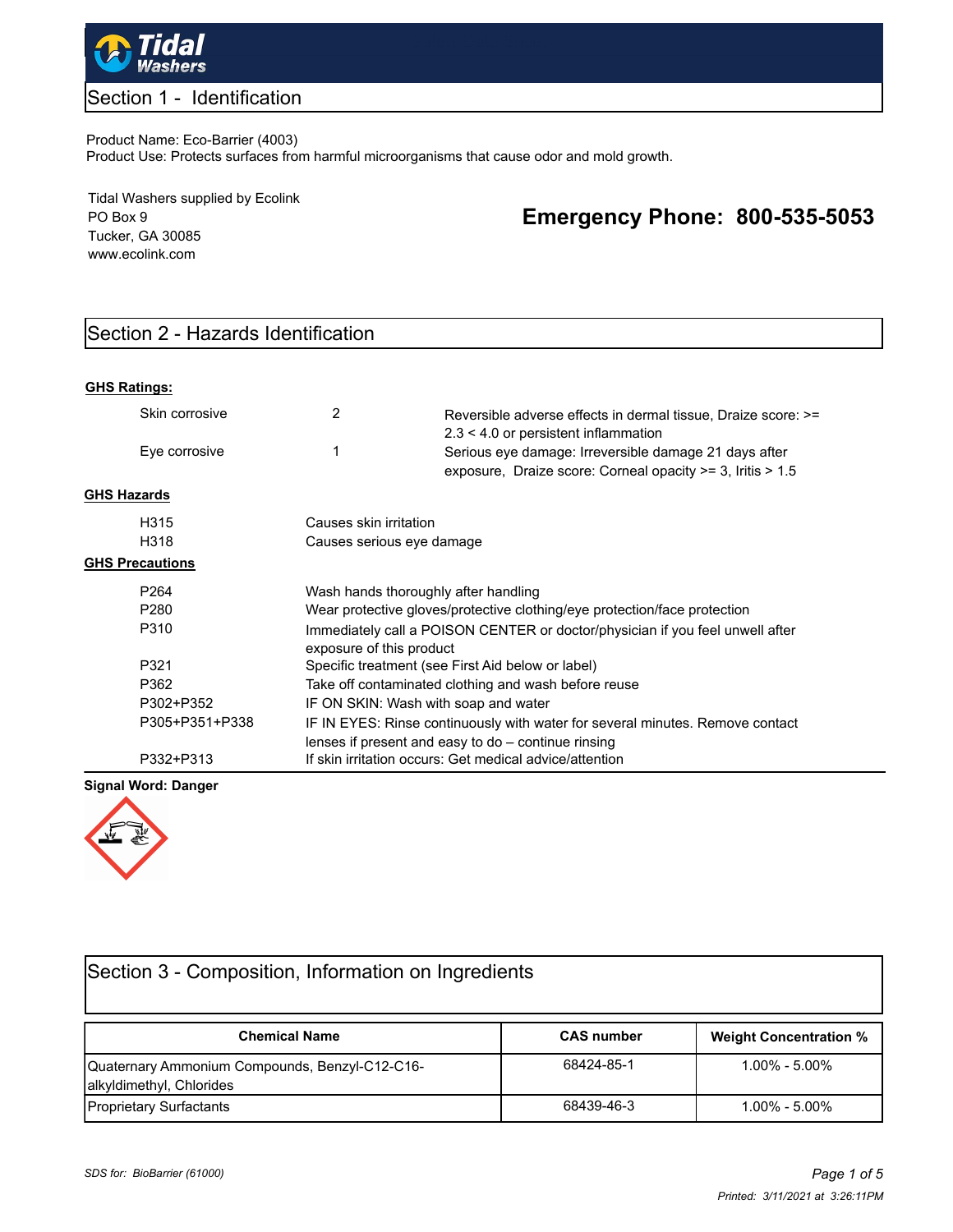## Section 4 - First Aid Measures

**Inhalation:** Move to fresh air. Call a physician if symptoms develop or persist.

**Eye contact:** Immediately flush eyes with plenty of water for at least 15 minutes. Remove contact lenses, if present and easy to do. Continue rinsing. Call a physician or poison control center immediately.

Skin contact: Take off immediately all contaminated clothing. Rinse skin with water/shower. Call a physician orpoison control center immediately. Chemical burns must be treated by a physician. Wash contaminated clothing before reuse.

**Ingestion:** Call a physician or poison control center immediately. Rinse mouth. Do not induce vomiting. If vomiting occurs, keep head low so that stomach content doesn't get into the lungs. Do not use mouth-to-mouth method if victim ingested the substance. Induce artificial respiration with the aid of a pocket mask equipped with a one-way valve or other proper respiratory medical device.

**Most important symptoms/effects, acute and delayed:** Burning pain and severe corrosive skin damage. Causes serious eye damage. Symptoms may include stinging, tearing, redness, swelling, and blurred vision. Permanent eye damage including blindness could result.

**Indication of immediate medical attention and special treatment needed:** Provide general supportive measures and treat symptomatically.

**Thermal burns:** Flush with water immediately. While flushing, remove clothes which do not adhere to affected area. Call an ambulance. Continue flushing during transport to hospital. **Chemical burns:** Flush with water immediately. While flushing, remove clothes which do not adhere to affected area. Call an ambulance. Continue flushing during transport to hospital. Keep victim warm. Keep victim under observation. Symptoms may be delayed.

**General information:** Take off all contaminated clothing immediately. Ensure that medical personnel are aware of the material(s) involved, and take precautions to protect themselves. Show this safety data sheet to the doctor in attendance. Wash contaminated clothing before reuse.

## Section 5 - Fire Fighting Measures

Flash Point: N/A LEL: UEL:

**Suitable extinguishing media:** Alcohol resistant foam. Water fog. Dry chemical powder. Carbon dioxide (CO2). **Unsuitable extinguishing media:** Do not use water jet as an extinguisher, as this will spread the fire. Specific hazards arising from the chemical: Vapors may form explosive mixtures with air. Vapors may travel considerable distance to a source of ignition and flash back.

During fire, gases hazardous to health may be formed.

**Special protective equipment and precautions for firefighters:** Self-contained breathing apparatus and full protective clothing must be worn in case of fire.

**Fire fighting equipment/instructions:** In case of fire and/or explosion do not breathe fumes. Move containers from fire area if you can do so without risk.

## Section 6 - Accidental Release Measures

**Personal precautions, protective equipment and emergency procedures:** Keep unnecessary personnel away. Keep people away from and upwind of spill/leak. Eliminate ignition sources (no smoking, flares, sparks, or flames in immediate area). Wear appropriate protective equipment and clothing during clean-up . Do not breathe mist or vapor. Do not touch damaged containers or spilled material unless wearing appropriate protective clothing. Ventilate closed spaces before entering them. Local authorities should be advised if significant spillages cannot be contained. For personal protection, see section 8 of the SDS.

**Methods and materials for containment and cleaning up:** Eliminate all ignition sources (no smoking, flares, sparks, or flames in immediate area). Take precautionary measures against static discharge. Use only non-sparking tools. Keep combustibles (wood, paper, oil, etc.) away from spilled material. This product is miscible in water. **Environmental precautions:** Avoid release to the environment. Prevent further leakage or spillage if safe to do so. Avoid discharge into drains, water courses or onto the ground. Inform appropriate managerial or supervisory personnel of all environmental releases.

**Small Spills:** Absorb with earth, sand or other non-combustible material and transfer to containers for later disposal . Wipe up with absorbent material (e.g. cloth, fleece). Clean surface thoroughly remove residual contamination. Never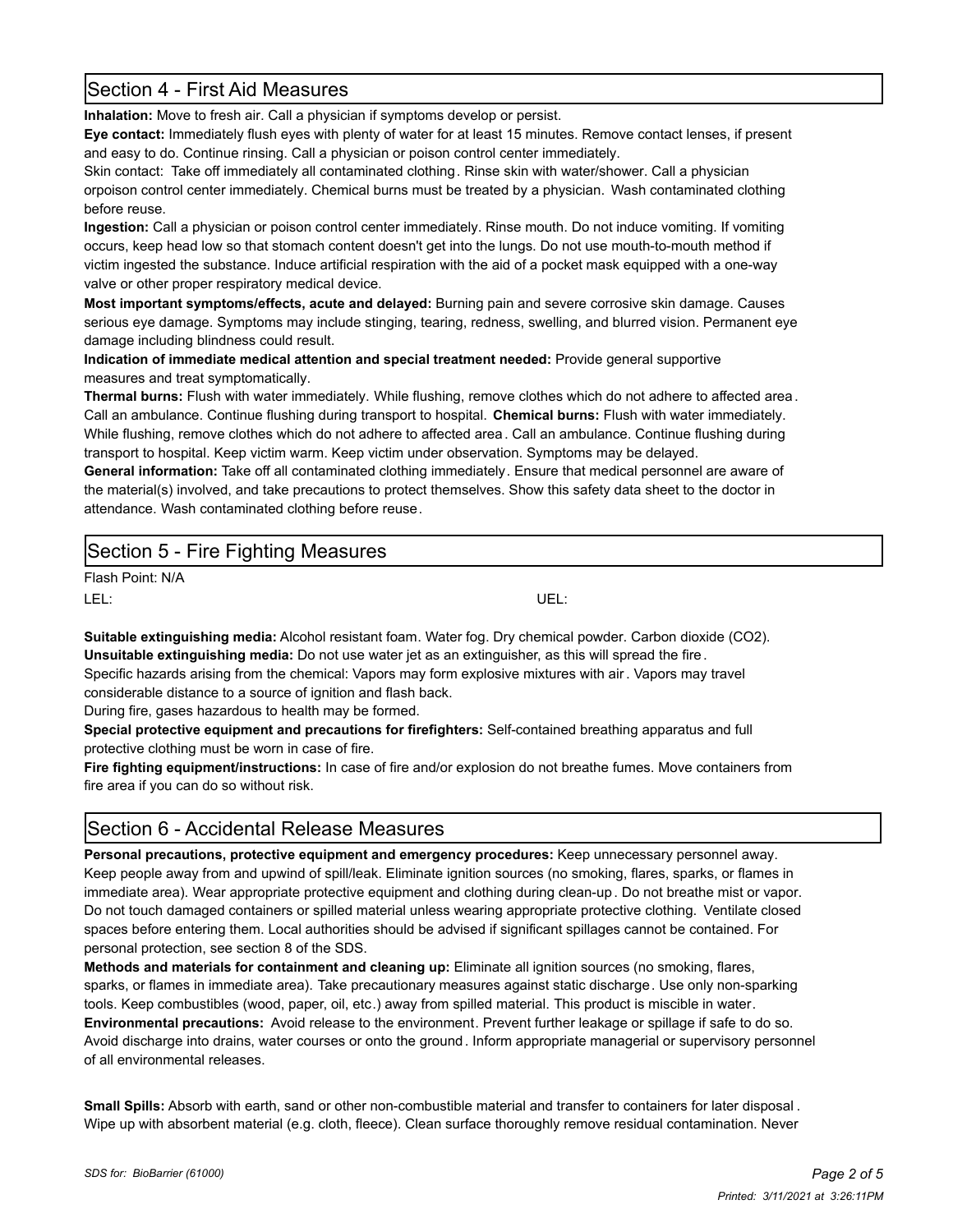return spills to original containers for re-use. For waste disposal, see section 13 of the SDS. **Large Spills:** Stop the flow of material, if this is without risk. Dike the spilled material, where this possible. Cover with plastic sheet to prevent spreading. Use a non-combustible material like vermiculite, sand or earth to soak up the product and place into a container for later disposal. Prevent product from entering drains. Following product recovery, flush area with water.

# Section 7 - Handling & Storage

**Precautions for safe handling:** Do not handle, store or open near an open flame, sources of heat or sources of ignition. Protect material from direct sunlight. Explosion-proof general and local exhaust ventilation. Take precautionary measures against static discharges. All equipment used when handling the product must be grounded. Use non-sparking tools and explosion-proof equipment. Do not breathe mist or vapor. Do not get in eyes, on skin, or on clothing. Avoid prolonged exposure. Do not taste or swallow. When using, do not eat, drink or smoke. Wear appropriate personal protective equipment. Wash hands thoroughly after handling. Avoid release to the environment. Observe good industrial hygiene practices.

Conditions for safe storage, including any incompatibilities: Store locked up. Keep away from heat, sparks and open flame. Prevent electrostatic charge build-up by using common bonding and grounding techniques. Store in a cool, dry place out of direct sunlight. Store in original tightly closed container. Store in a well-ventilated place. Keep in an area equipped with sprinklers. Store away from incompatible materials (see Section 10 of the SDS).

| Section 8 - Exposure Controls/Personal Protection                             |                             |                              |                              |  |  |
|-------------------------------------------------------------------------------|-----------------------------|------------------------------|------------------------------|--|--|
| <b>Chemical Name / CAS No.</b>                                                | <b>OSHA Exposure Limits</b> | <b>ACGIH Exposure Limits</b> | <b>Other Exposure Limits</b> |  |  |
| Quaternary Ammonium<br>Compounds, Benzyl-C12-<br>C16-alkyldimethyl, Chlorides | Not Established             | Not Established              | Not Established              |  |  |

Not Established Not Established Not Established Not Established

68439-46-3 **Appropriate engineering controls:** Explosion-proof general and local exhaust ventilation. Good general ventilation (typically 10 air changes per hour) should be used. Ventilation rates should be matched to conditions. If applicable, use process enclosures, local exhaust ventilation, or other engineering controls to maintain airborne levels below recommended exposure limits. If exposure limits have not been established, maintain airborne levels to an acceptable level. Eye wash facilities and emergency shower must be available when handling this product.

**Respiratory protection:** If engineering controls do not maintain airborne concentrations below recommended exposure limits (where applicable) or to an acceptable level (in countries where exposure limits have not been established), an approved respirator must be worn.

Individual protection measures, such as personal protective equipment;

**Eye/face protection:** Wear safety glasses with side shields (or goggles) and a face shield .

**Skin protection / Hand protection:** Wear appropriate chemical resistant gloves. Suitable gloves can be recommended by the glove supplier.

**Other:** Wear appropriate chemical resistant clothing.

Thermal hazards: Wear appropriate thermal protective clothing, when necessary .

**General hygiene considerations:** When using do not smoke. Keep away from food and drink. Always observe good personal hygiene measures, such as washing after handling the material and before eating, drinking, and/or smoking. Routinely wash work clothing and protective equipment to remove contaminants.

# Section 9 - Physical & Chemical Properties

**Appearance** Clear Liquid **and The Clear Appearance** Clear Liquid

**Color** Straw **Specific Gravity** 0.990-1.00

68424-85-1

Proprietary Surfactants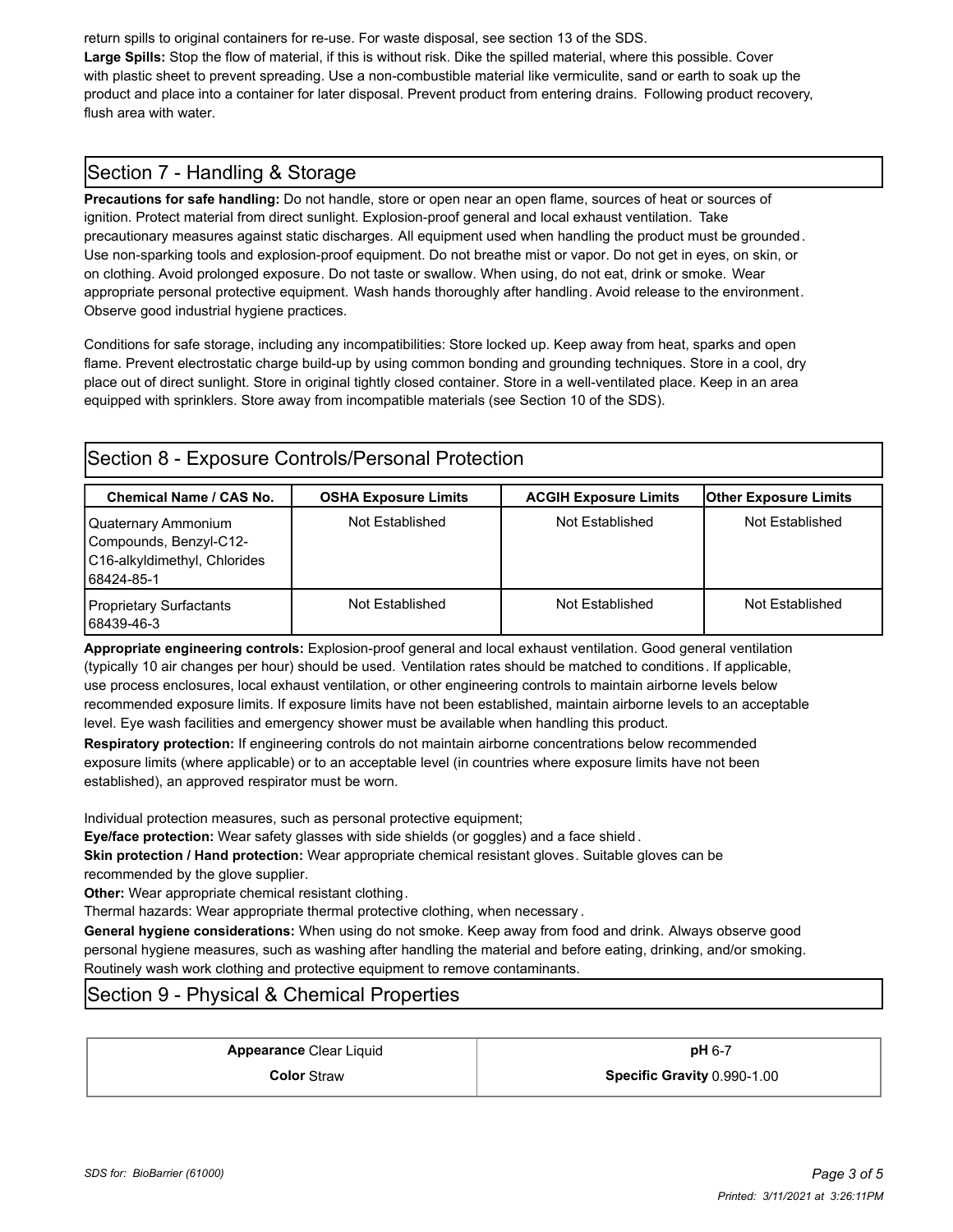# Section 10 - Stability & Reactivity

#### **STABLE**

#### **INCOMPATIBILITIES:**

Strong Oxidzing agents, Strong Acids Strong Oxidizing Agents

### **DECOMPOSITION:**

Carbon Monoxide and other toxic vapors None Known Hazardous polymerization will not occur.

Section 11 - Toxicological Information

#### **Mixture Toxicity**

CAS Number Description % Weight Carcinogen Rating

### Section 12 - Ecological Information

#### **Component Ecotoxicity**

#### Section 13 - Disposal Considerations

All disposal practices must be in compliance with all Federal, State / Provincial and local laws and regulations. Regulations may vary in different locations. Waste characterizations and compliance with applicable laws are the responsibility solely of the waste generator. Refer to the latest EPA, state, and local regulations reguarding proper disposal.

**•Reduce •Reuse •Recycle •Dispose (if all else fails)**

### Section 14 - Transportation Information

| <b>Agency</b><br><b>DOT</b> | <b>Proper Shipping Name</b><br>Not Regulated | <b>UN Number</b> | <b>Packing Group</b> | <b>Hazard Class</b> |
|-----------------------------|----------------------------------------------|------------------|----------------------|---------------------|
|                             | Section 15 - Regulatory Information          |                  |                      |                     |

**Country Country Regulation Regulation Regulation Regulation Regulation Regulation Regulation Regulation Regulation Regulation Regulation Regulation Regulation Regulation Regulation Regulation Regulation Regulation Regulat** 

### Section 16 - Other Information

**Hazardous Material Information System (HMIS) National Fire Protection Association (NFPA)**